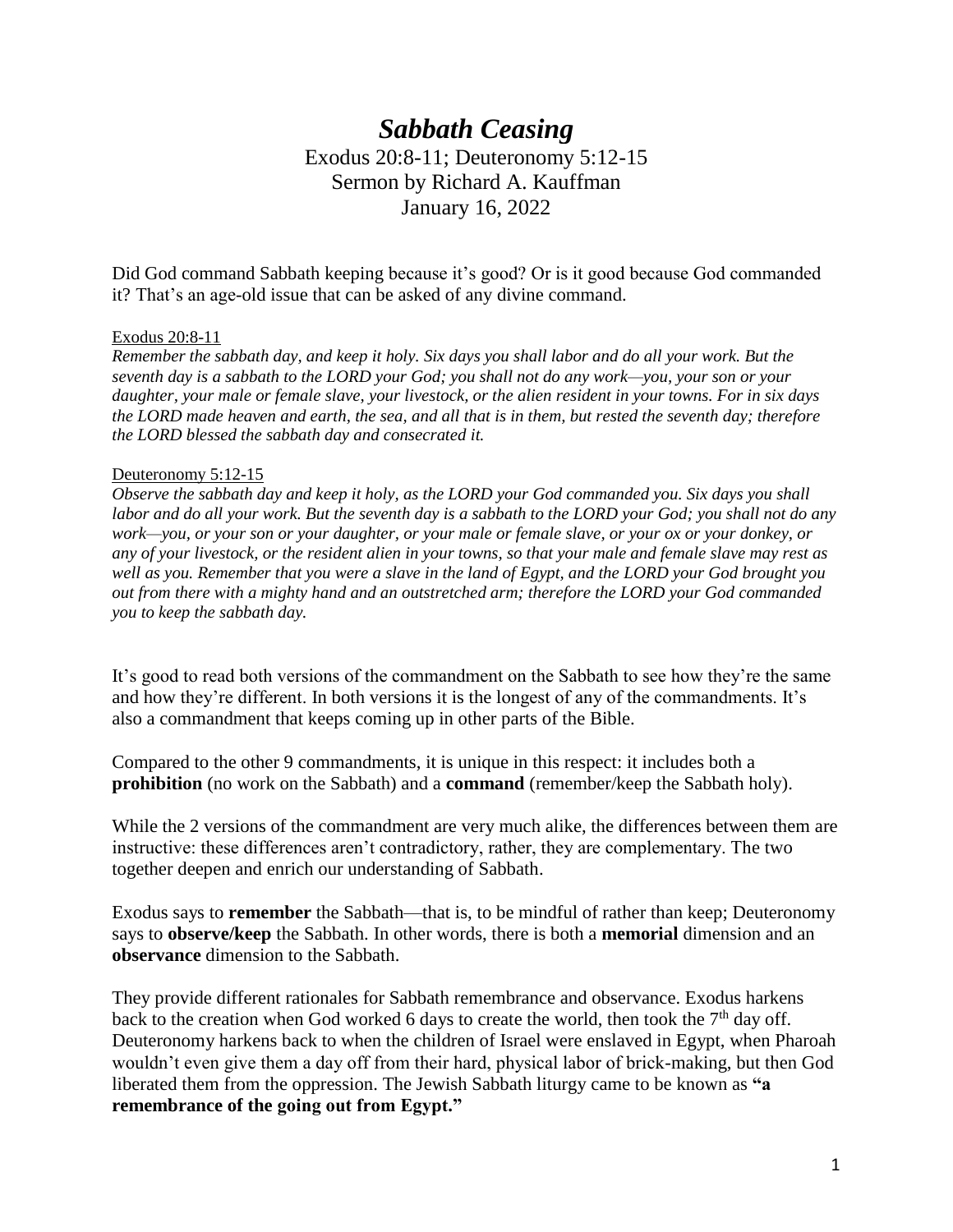The Sabbath commandment is the great leveler: not only should the people of God keep the Sabbath, but they should give the day off to their servants and even their livestock—AND the aliens in their midst. And while women and girls are often anonymous in the Old Testament, this commandment explicitly includes women and girls. They too are to have the gift of a Sabbath. This commandment is an equalizer.

This commandment, the  $4<sup>th</sup>$ , is the last of the commandments on the first tablet of the 10 commandments, which all address our relationship with God. But it's also the hinge commandment leading to the second tablet of the 10 Commandments dealing with our relationship with others, with our neighbors. It's as though Sabbath keeping reorients us both toward God and toward others.

## **Sabbath in Jewish faith and practice**

We can learn a lot from the Jewish community about Sabbath keeping because they've been doing it a whole lot longer than Christians have. In this regard, I commend to you Rabbi Abraham Joshua Heschel's now classic work, *The Sabbath.* This being the weekend when we remember Doctor Martin Luther King, Jr., I should point out that Rabbi Heschel and Dr. King were friends. Rabbi Heschel marched with King and Heschel said later that when he marched with King he was using his feet to pray.

Heschel says that for the Jewish community time is sacred, material things are not. After each day of creation, God declared that what he had made was good. But he didn't say that the material world is holy or sacred. That would be idolatry. But on the  $7<sup>th</sup>$  day when he rested, he said that day is holy; it was set aside for rest and for us to recalibrate our relationship with God and the world of work—to put work in its rightful place, necessary but not absolute. We might be able to conquer space, but we can't conquer time. In the end time will conquer us.

The Sabbath is a sign of the covenant God made with the Hebrew people. Keeping the Sabbath reminds them even now of that covenant and serves as a renewal of that covenant.

Sabbath is not just a day of rest; it is also a day of joy, peace, harmony. Heschel says it's a sin to be sad on Sabbath.

Jews read through the Torah each year on the Sabbath. On the Sabbath day when they reach the end of the Torah, they begin reading it all over again. That day is called "The Joy of the Sabbath."

Resting on the Sabbath means cessation of labor, but also cessation of anxiety that comes from the productivity and acquisitiveness of the other 6 days of the week—both **outer rest** and **inner repose** are involved.

Sabbath is a foreshadowing of eternity. To keep Sabbath is to have a bit of eternity infiltrate time and space. Heschel says that Sabbath is an example of the world to come. If we haven't learned to enjoy the mini-eternity of Sabbath, we may not be ready for eternity in the life to come.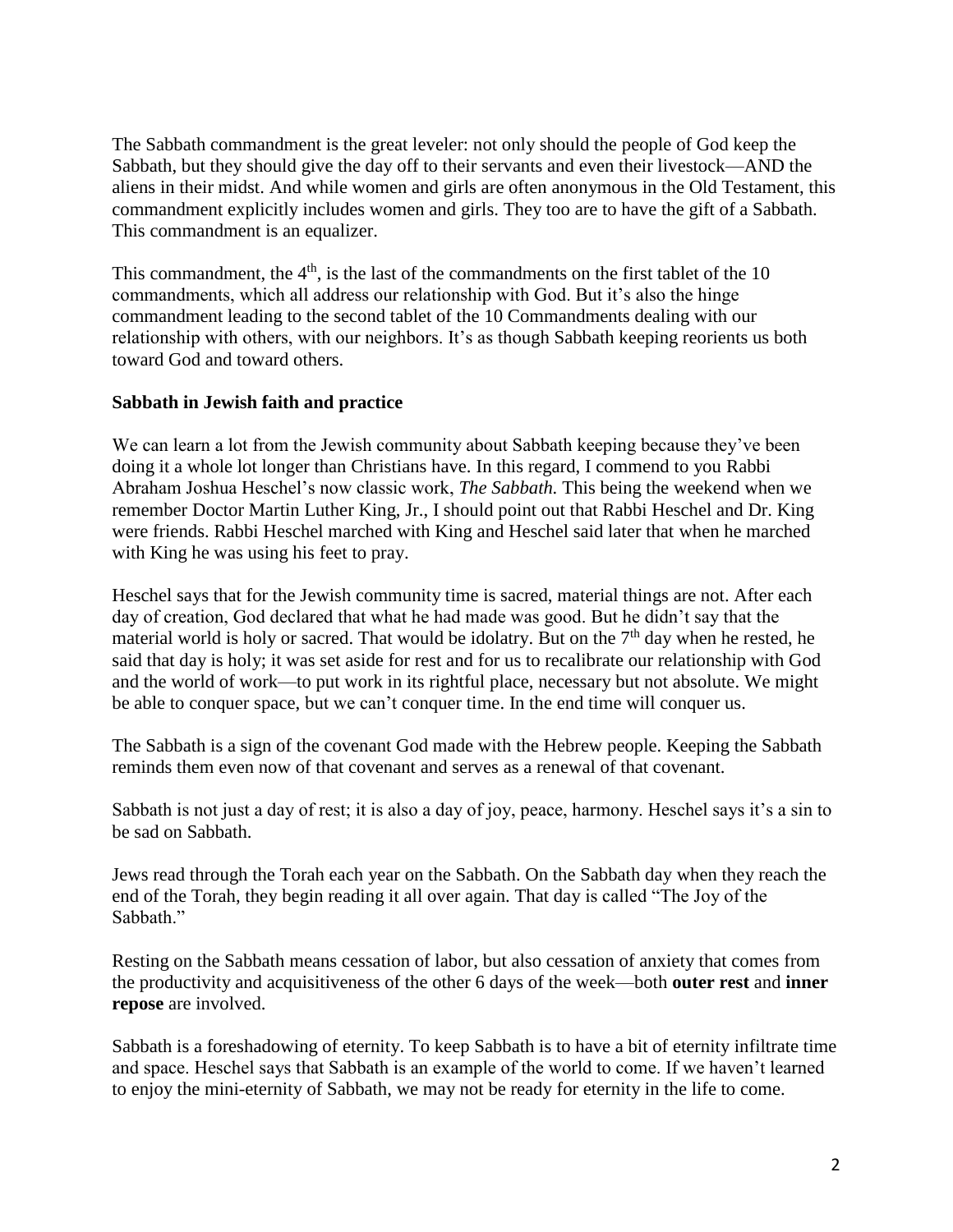Jews observe Sabbath on Saturday, but they begin at sundown the previous day and then break Sabbath at sundown on the day of. I sometimes think that would be a good habit for Christians to develop: to start our Sabbath at dusk on Saturday and break it at dusk on Sunday.

Finally, Jews say that it's not just that they keep the Sabbath; the Sabbath keeps them. "Just as Israel has kept Shabbat so Shabbat has kept Israel" (*Union Prayer Book*). It maintains their sense of identity and reinforces their covenant with God.

## **Sabbath: where to from here for us?**

Sabbath-keeping is as much about what we do as what we cease doing. But my assignment this Sunday is on the **ceasing** part; future Sundays will take on the **doing** part. When it comes to what we don't to, we should avoid two extremes: **legalism** on the one hand and **libertarianism** on the other.

- On legalism: Any religion based on rules and laws tends to devolve over time into preoccupation with ways to bend the rules rather than keep them. If Sabbath keeping becomes another bothersome obligation, it is defeating the purpose of Sabbath.
- On libertarianism: I think some Christians, myself included, have not been thoughtful and intentional enough about Sabbath keeping and we slip into bad habits. We can talk flippantly about breaking the Sabbath in the interest of what? Work? But what other commandment would we so blithely ignore or joke about? Would we joke about lying or stealing or murdering or committing adultery?

We should also avoid judgmentalism. We will not all choose the same path when it comes to what we do or don't do on the Sabbath. We're different persons and our responses will be different. We need to extend to one another a measure of grace about these matters.

So then what should we cease doing? Observant Jews would say anything that changes creation, the immaterial world, should cease. So does this mean no gardening or yard work on Sunday? Again, we're all different. Some people would find domestic chores like that drudgery, others find it a source of relaxation and joy—Sabbath rest. Also, we should be challenged to avoid anything that has to do with commerce or making our living, but here too we can't be legalistic or judgmental.

In this age where technology rules supreme, maybe we need to find ways to step back away from technology on this day. Stop social media? I haven't. I wish I could. Maybe I should. Some Christians have adopted a practice of leaving cell phones at home Sunday morning. That may work for some people, but I like to keep myself available if others need to reach me for some reason.

Sabbath keeping should neither be laborious nor boring. As a child I thought Sundays were boring. I couldn't understand why my parents want to do anything Sunday afternoons other than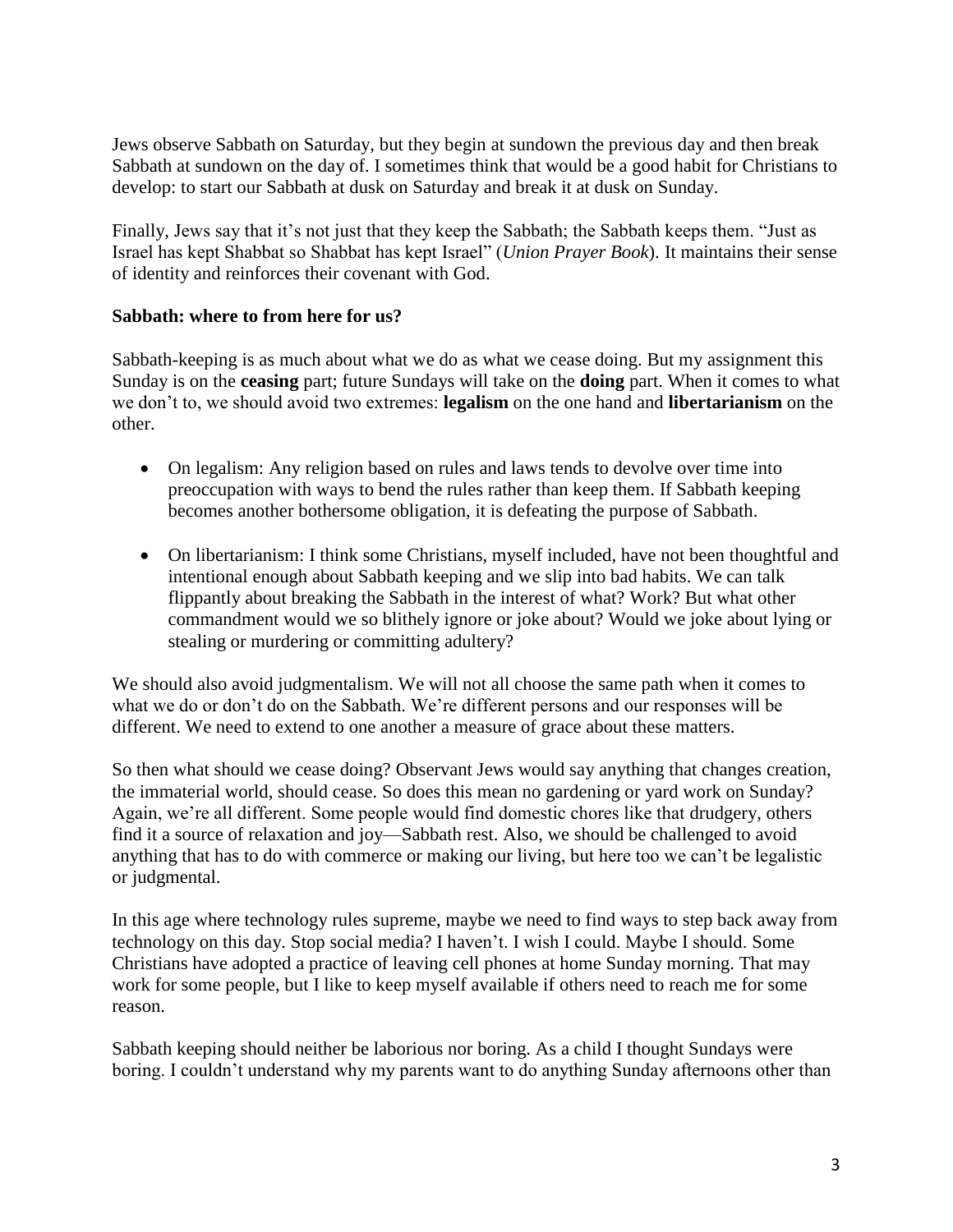read and nap. Now I'm at that stage of life where I understand why reading and napping are so essential to Sabbath keeping, for me.

"The Sabbath is a gift of God as much as it is a command," says Patrick D. Miller, an Old Testament scholar. How should we receive this gift? Perhaps a key to this is asking ourselves: What gives us joy? What brings us rest? What relieves us of stress and anxiety?

Sabbath keeping should set the tone for the rest of our week. It's not as though we come to worship God on Sunday and then we can get on with our lives the rest of the week until the next Sunday comes around again.

Sabbath keeping may be compared to a watch that loses a little time and needs recalibration once a week. That's a little like our lives: we get preoccupied with other things in our daily living and we lose some of the edge of Sabbath keeping. It's like spiritual entropy. Sabbath keeping is a way to weekly revitalize and recalibrate our lives.

So what do we recalibrate with Sabbath keeping?

- Our relationship with God, recalling what God has done for us in the past.
- Our relationship with God's creation by taking delight in it.
- Our relationship with our neighbors and the foreigners in our midst. There is an unavoidable justice dimension to Sabbath keeping. In Deuteronomy the focus is on caring for the widows, the orphans, and the aliens in their midst.
	- o In our time we should lament the fact that some people get such meager wages that they have to work 2 and 3 jobs, which often involves working on Sabbath. We need to advocate for livable wages for all people.
- Our work: Sabbath keeping puts our work in its place; work is necessary but not ultimate. We are more than our jobs.
- Sabbath keeping challenges materialism, productivity, acquisitiveness, consumerism.

This week I told a men's group I'm in that we're having this series on Sabbath at Berkey. One member in our group, John Hickey, who until about a year ago was pastor of Faith Lutheran around the corner from us, said: "When we had a series on the Sabbath at Faith Lutheran several years ago, people asked: 'Why haven't we been talking about the Sabbath?'"

So now we're having a series on the Sabbath and I hope it gets us talking and challenging, but not judging each other.

I must confess that working on this topic has challenged me like nothing else in recent years, and I gather from talking with the pastoral team that they are having a similar experience. It is making me look seriously at my Sabbath habits, good and bad. I think I stunned my adult Sunday school class a few years ago when I told them I love going to church and feel a sense of emptiness when I miss it. But keeping Sabbath is more than going to church. That's like eating the appetizer or the dessert and foregoing the main course.